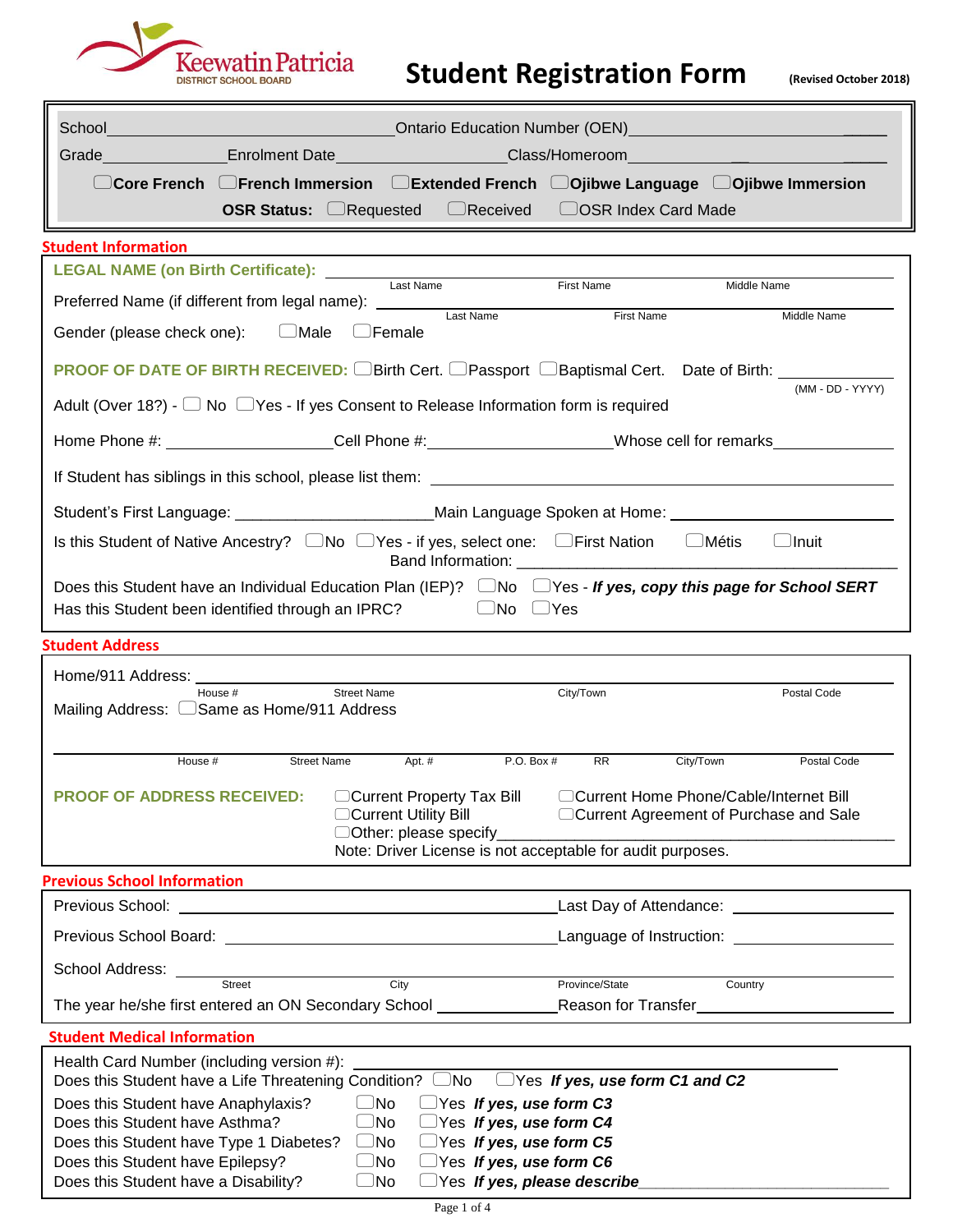## **Citizenship/Immigration Information**

| Parent must present proof of child's entry into Canada. Date of entry is the date that the Student enters Canada to live, not a short-term visit/vacation in Canada taken<br>beforehand. Check off the document presented, and the data on the document (should match the date of entry). Only one document is required. |                  |                                     |                                                |
|--------------------------------------------------------------------------------------------------------------------------------------------------------------------------------------------------------------------------------------------------------------------------------------------------------------------------|------------------|-------------------------------------|------------------------------------------------|
| CANADIAN CITIZENSHIP (Child born in Canada - Pupil of the Board)                                                                                                                                                                                                                                                         |                  |                                     |                                                |
|                                                                                                                                                                                                                                                                                                                          |                  |                                     |                                                |
| <b>OFEE PAYING STUDENT (Other Pupil)</b>                                                                                                                                                                                                                                                                                 |                  |                                     |                                                |
|                                                                                                                                                                                                                                                                                                                          |                  | (MM - DD - YYYY)                    | (MM - DD - YYYY)                               |
|                                                                                                                                                                                                                                                                                                                          |                  |                                     | $(MM - DD - YYYY)$                             |
|                                                                                                                                                                                                                                                                                                                          | (MM - DD - YYYY) |                                     | (MM - DD - YYYY)                               |
|                                                                                                                                                                                                                                                                                                                          |                  |                                     | $(MM - DD - YYYY)$                             |
|                                                                                                                                                                                                                                                                                                                          |                  |                                     |                                                |
|                                                                                                                                                                                                                                                                                                                          | (MM - DD - YYYY) |                                     | (MM - DD - YYYY)                               |
|                                                                                                                                                                                                                                                                                                                          |                  |                                     | $(MM - DD - YYYY)$                             |
| <b>DEXCHANGE AGREEMENT (Our Student Attending Host School)</b>                                                                                                                                                                                                                                                           |                  |                                     |                                                |
|                                                                                                                                                                                                                                                                                                                          |                  |                                     |                                                |
|                                                                                                                                                                                                                                                                                                                          |                  | (MM - DD - YYYY)                    | (MM - DD - YYYY)                               |
| <b>OPERMANENT RESIDENT (check one)</b>                                                                                                                                                                                                                                                                                   |                  |                                     |                                                |
| $\Box$ Parent/Guardian $\Box$ Student (if an adult)                                                                                                                                                                                                                                                                      |                  |                                     | Date became a Permanent resident: (MM-DD-YYYY) |
| Stage One Approval Letter                                                                                                                                                                                                                                                                                                |                  |                                     |                                                |
|                                                                                                                                                                                                                                                                                                                          |                  |                                     |                                                |
|                                                                                                                                                                                                                                                                                                                          |                  |                                     |                                                |
|                                                                                                                                                                                                                                                                                                                          |                  |                                     | (MM - DD - YYYY)                               |
| <b>REFUGEE STATUS</b><br>$\supset$ Documentation from IRCC confirming Refugee Status                                                                                                                                                                                                                                     |                  | Date of Entry Stamped: ____________ |                                                |
| Consideration of Eligibility (Convention Refugee)                                                                                                                                                                                                                                                                        |                  |                                     | $(MM - DD - YYYY)$                             |
|                                                                                                                                                                                                                                                                                                                          |                  |                                     | (MM - DD - YYYY)                               |
| <b>PARENT'S STUDY PERMIT</b>                                                                                                                                                                                                                                                                                             |                  |                                     |                                                |
| $\Box$ Parent's Acceptance Letter confirming the parent will be a full-time student at a qualified university, college or institution<br>in Ontario (retain copy in child's OSR)                                                                                                                                         |                  |                                     |                                                |
| Parent's Study Permit valid from: (MM - DD - YYYY) the method of the contract of the contract of the contract of the contract of the contract of the contract of the contract of the contract of the contract of the contract                                                                                            |                  |                                     |                                                |
| Verify and then check one of the below that the parent is a full-time student enrolled in a degree, diploma or certificate<br>program that consists of a minimum of 2-3 semesters and 600+ hours of instruction.<br>$\Box$ Degree                                                                                        | $\Box$ Diploma   | Certificate                         |                                                |
| <b>JPARENT'S WORK PERMIT</b>                                                                                                                                                                                                                                                                                             |                  |                                     |                                                |
|                                                                                                                                                                                                                                                                                                                          |                  |                                     |                                                |
|                                                                                                                                                                                                                                                                                                                          |                  |                                     |                                                |
|                                                                                                                                                                                                                                                                                                                          |                  |                                     |                                                |
|                                                                                                                                                                                                                                                                                                                          |                  |                                     |                                                |
| Note – This student study permit is given to a child accompanying their parent on a work permit to Ontario.                                                                                                                                                                                                              |                  |                                     |                                                |
|                                                                                                                                                                                                                                                                                                                          |                  |                                     |                                                |
| <b>DOTHER</b>                                                                                                                                                                                                                                                                                                            |                  |                                     |                                                |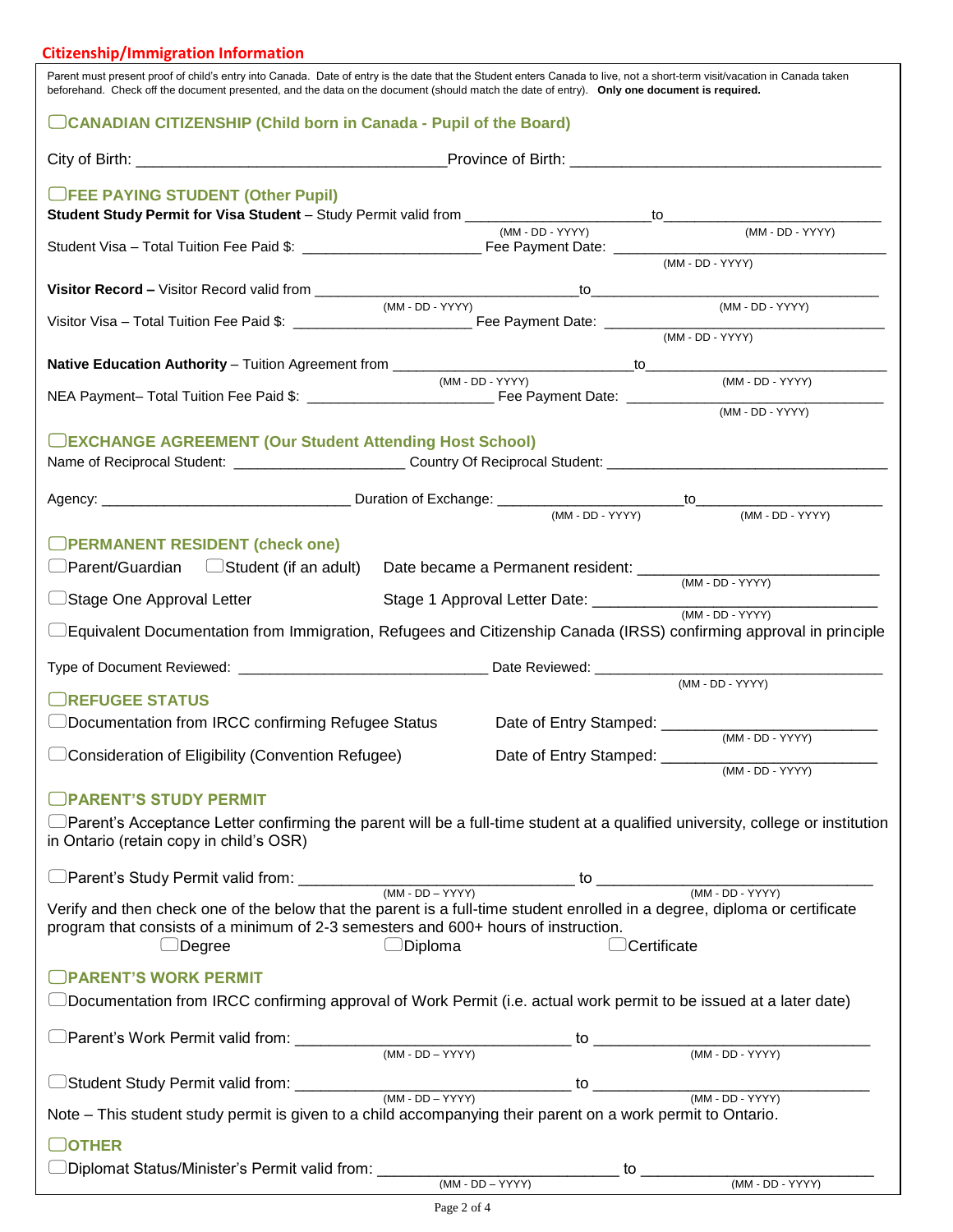|                                                                                                                                                                                                                                                                                                                                                                          | <b>Confirmation of Documentation and Student Eligibility for ESL/PANA Funding</b>                                                                                                                                        |  |  |  |
|--------------------------------------------------------------------------------------------------------------------------------------------------------------------------------------------------------------------------------------------------------------------------------------------------------------------------------------------------------------------------|--------------------------------------------------------------------------------------------------------------------------------------------------------------------------------------------------------------------------|--|--|--|
|                                                                                                                                                                                                                                                                                                                                                                          |                                                                                                                                                                                                                          |  |  |  |
|                                                                                                                                                                                                                                                                                                                                                                          |                                                                                                                                                                                                                          |  |  |  |
| $\Box$ Verified Canadian stamped date of entry on passport                                                                                                                                                                                                                                                                                                               |                                                                                                                                                                                                                          |  |  |  |
| <b>Parent/Legal Guardian Information</b>                                                                                                                                                                                                                                                                                                                                 |                                                                                                                                                                                                                          |  |  |  |
| CUSTODY INFORMATION - □ Both Parents □ Mother Only □ Father Only □ Shared □ Joint □ Guardian □ C.A.S<br>Note - Written Custody Agreement or Court Order should be available upon request for audit purposes,<br>a copy should be placed in the documentation folder in the O.S.R.<br>Living With - □ Both Parents □ Mother Only □ Father Only □ Guardian □ Other □ C.A.S |                                                                                                                                                                                                                          |  |  |  |
|                                                                                                                                                                                                                                                                                                                                                                          | <b>MOTHER</b> - Contact/Closure Priority: (please check one) $\Box$ 1=First to be contacted $\Box$ 2=Second to be contacted                                                                                              |  |  |  |
| Legal Guardian: □ Yes □ No<br>Receive Mail:<br>$\Box$ Yes $\Box$ No                                                                                                                                                                                                                                                                                                      | Has Custody: □ Yes □ No Lives with Student: □ Yes □ No<br>Has Access to Records: $\Box$ Yes $\Box$ No                                                                                                                    |  |  |  |
|                                                                                                                                                                                                                                                                                                                                                                          | First Name<br>Last Name                                                                                                                                                                                                  |  |  |  |
|                                                                                                                                                                                                                                                                                                                                                                          |                                                                                                                                                                                                                          |  |  |  |
|                                                                                                                                                                                                                                                                                                                                                                          |                                                                                                                                                                                                                          |  |  |  |
|                                                                                                                                                                                                                                                                                                                                                                          |                                                                                                                                                                                                                          |  |  |  |
|                                                                                                                                                                                                                                                                                                                                                                          |                                                                                                                                                                                                                          |  |  |  |
|                                                                                                                                                                                                                                                                                                                                                                          |                                                                                                                                                                                                                          |  |  |  |
| <b>FATHER</b> - Contact/Closure Priority: (please check one) $\Box$ 1=First to be contacted $\Box$ 2=Second to be contacted<br>Legal Guardian: $\Box$ Yes $\Box$ No Has Custody: $\Box$ Yes $\Box$ No<br>Lives with Student: $\Box$ Yes $\Box$ No<br>Receive Mail: □ Yes □ No<br>Has Access to Records: $\Box$ Yes $\Box$ No                                             |                                                                                                                                                                                                                          |  |  |  |
|                                                                                                                                                                                                                                                                                                                                                                          | First Name                                                                                                                                                                                                               |  |  |  |
|                                                                                                                                                                                                                                                                                                                                                                          | Last Name                                                                                                                                                                                                                |  |  |  |
|                                                                                                                                                                                                                                                                                                                                                                          |                                                                                                                                                                                                                          |  |  |  |
|                                                                                                                                                                                                                                                                                                                                                                          |                                                                                                                                                                                                                          |  |  |  |
| Place of Employment:                                                                                                                                                                                                                                                                                                                                                     | Business Phone #: $($ ) _____________<br><u> 1989 - Jan Barnett, fransk politiker (d. 1989)</u>                                                                                                                          |  |  |  |
| Email: Email: Email: Email: Email: Email: Email: Email: Email: Email: Email: Email: Email: Email: Email: Email: Email: Email: Email: Email: Email: Email: Email: Email: Email: Email: Email: Email: Email: Email: Email: Email                                                                                                                                           |                                                                                                                                                                                                                          |  |  |  |
|                                                                                                                                                                                                                                                                                                                                                                          |                                                                                                                                                                                                                          |  |  |  |
| <b>GUARDIANSHIP</b><br>□ Custody Agreement Reviewed                                                                                                                                                                                                                                                                                                                      |                                                                                                                                                                                                                          |  |  |  |
| If there is no Custody Agreement, then ALL the following criteria must be met (check yes or no) in order for the child to attend without<br>payment of a tuition fee:                                                                                                                                                                                                    |                                                                                                                                                                                                                          |  |  |  |
|                                                                                                                                                                                                                                                                                                                                                                          | $\Box$ Yes $\Box$ No - The Student is a Canadian citizen or a permanent resident of Canada.                                                                                                                              |  |  |  |
| $\Box$ Yes $\Box$ No – The guardian is a member of the Student's immediate family and resides in Ontario in the school<br>board jurisdiction in which the Student wants to attend school.<br>Immediate Family Relationship (please specify): ___________                                                                                                                 |                                                                                                                                                                                                                          |  |  |  |
| $\Box$ Yes $\Box$ No – The guardian is assuming full responsibility for the care and well-being of the Student and the<br>Student is residing with the guardian throughout the custody period.                                                                                                                                                                           |                                                                                                                                                                                                                          |  |  |  |
|                                                                                                                                                                                                                                                                                                                                                                          | $\Box$ Yes $\Box$ No – A Written agreement is in place between the parents of the Student and the guardian that sets<br>out all of the above, as well as the respective responsibilities of the parent and the guardian. |  |  |  |